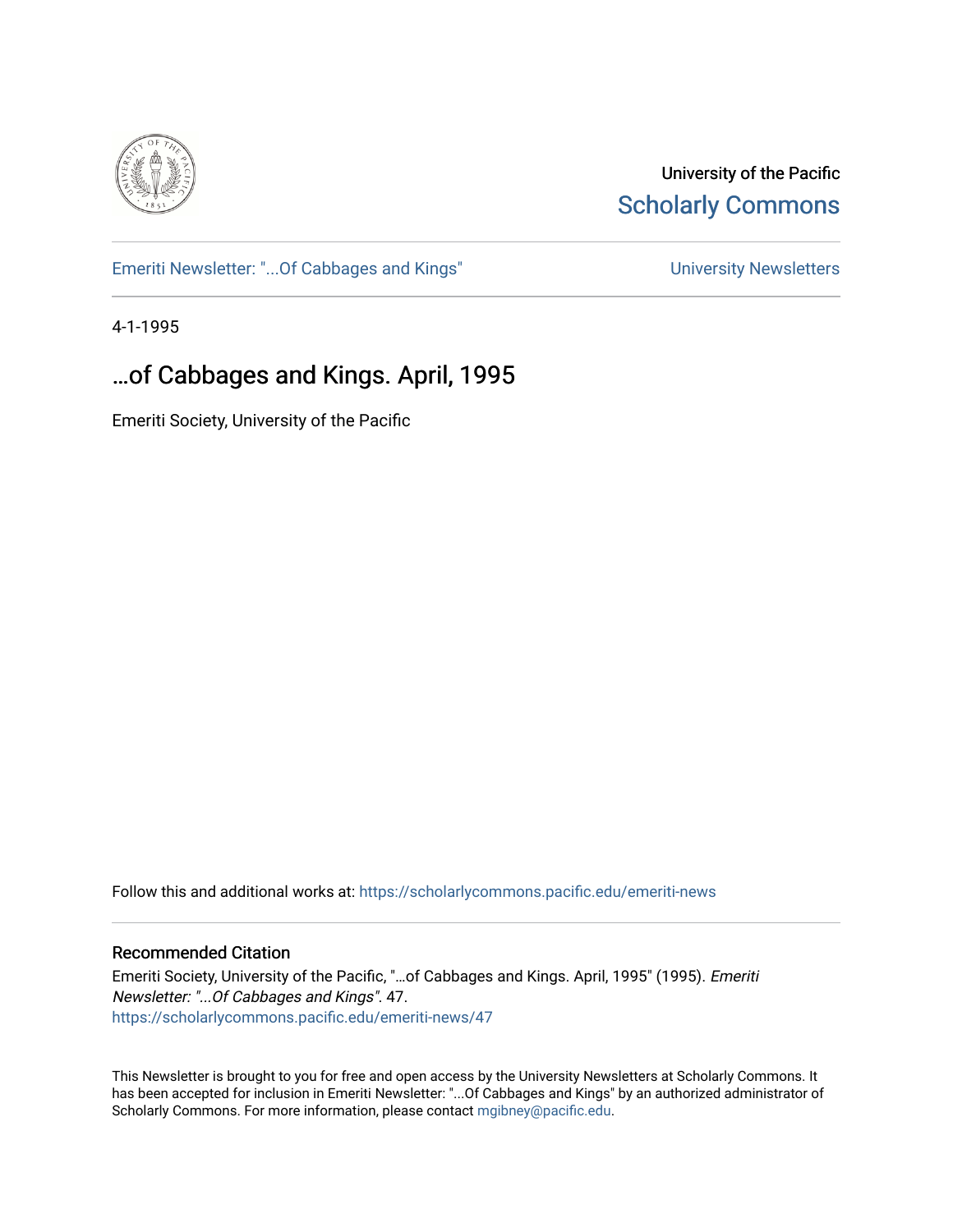# ... OF CABBAGES AND KINGS

## The Newsletter of the University of the Pacific Emeriti Society

### *April1995*

#### **u pdating the "Relationship Statement"**

As noted in our March '95 Newsletter, the major focus of our April 26, Business Meeting is to thoroughly review the document entitled "The Relationship of Emeriti to the University of the Pacific." An updated draft of that document is enclosed with this Newsletter.

Our intent is to disseminate the draft among our Society members, and therefore to solicit retiree input. Also, we will discuss the document in detail at the April 26, Business Meeting. Finally, the Executive Committee of our Society will share our recommendations for revisions with Academic Vice President Lee Fennell and with the Academic Council.

Therefore, we need your help! Would you carefully read through the enclosed document draft. Then, would you (1) contact one of our Executive Committee members, or (2) mail your suggestions to one of us; or (3) preferably, attend our Business Meeting at 2:00 p.m., on April 26, in the Holt Atherton Conference Room in the Library and give your personal ideas and feedback.

Our completed and revised document is a very important one. Our rights, privlleges and responsibilities are important for our present retirees and our future Emeriti members as well. Thank you for your help!!

Remember, our Executive Committee members are:

Secretary - George Hankins Academic Council Liaison/Treasurer - Dale Dunmire Newsletter Editor - Jerry Briscoe Vice President/Program Chair - Reuben Smith Past President - Les Medford lmmediate Past President - Roy Whiteker President - Doris Meyer

•

B usiness Meeting - Wednesday, April 26, 2:00-4:00<br>B p.m., Holt Atherton Conference Room, Library

As noted elsewhere in this Newsletter, the major focus of the meeting is to review the enclosed "Relationship Statement.

But, also, we have one amendment to our Emeriti Society Constitution to consider.

And, as always, we are eager to hear your suggestions for future meetings, events, activities.

Light refreshments will be served to quench your thirst and give you an afternoon pickup.

Please join us - we need your input. See you there!

# F acuity Retiree Dinner • May 2

Plans are moving along nicely toward the re-establishment of the Faculty Retiree Dinner.

Doyle Minden's office in University Relations is getting out the formal invitations, and you should be receiving your invitation very soon.

Lee Fennell's Office of the Academic Vice President is handling all of the dinner arrangements.

Our Emeriti Society is responsible for decorations and greeting with name-tags, etc.

The program is going to be just wonderful.

6:00 p.m. - Reception, Commons Room 6:30 p.m. - Dinner, Raymond Great Hall

The dinner will cost \$15.00.

At present, there are listed seven guests of honor. They are:

President Bill Atchley Dean Don Sorby (School of Pharmacy Elmer Clawson (Benerd School of Education) Bill Dominick (Conservatory of Music) John Carew (College of the Pacific Alice Hunter (College of the Pacific) Parrell Persels (College of the Pacific



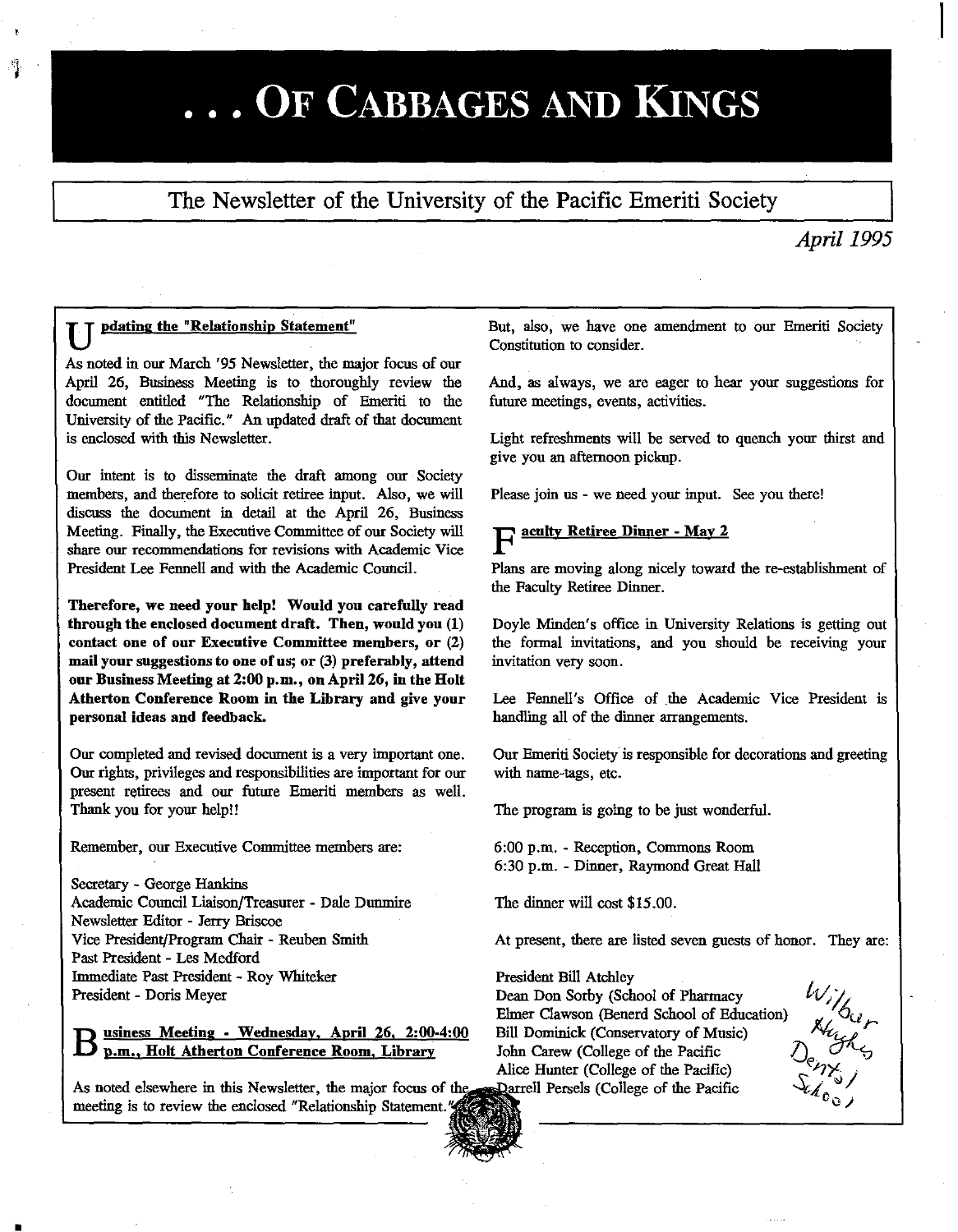r------------------------------2 We hope you will want to attend this very special evening.

### aculty Retirement Seminars

John Weis, Director of Human Resources, has announced that . two seminars will be held on campus on Thursday, April 27. '95.

A representative from TIAA-CREF will meet with faculty in the Elliott Taylor Conference Room, Mail Library.

12:00 noon - Seminar directed to those not yet close to retirement. Topics will center around allocation of TlAA-CREF contributions, etc.

3:00 p.m. - Seminar directed to those contemplating retirement within the next *5* years or so.

Note: John has told us that aU present retirees are invited to attend either one or both of the seminars.

#### onvocation/Graduation Dates

As always, Emeriti members are urged to participate in the events of the graduation weekend, May 19, 20, & 21, 1995.

#### Fridav, May 19

11:00 a.m. -Baccalaureate Service- Morris Chapel 5:30p.m. - Convocation- Knoles Lawn - Speaker - Justice Anthony Kennedy

#### Note:

5:00 p.m. • Emeriti are asked to meet in academic regalia, north side of Knoles Hall; we will lead the academic **procession into the ceremony. Please join us all.** 

#### Saturday, May 20 & Sunday, May 21

The individual University units will hold their graduation ceremonies as follows.

#### Saturday, May 20

8:30 a.m. - COP • Knoles Lawn 11:30 a.m. - School of Internatioual Studies - Fay Spanos Concert Hail 2:00 p.m. - School of Education - Fay Spanos Concert Hall 5:30 p.m. - School of Engineering - Knoles Lawn 7:30 p.m. - Conservatory of Music - Faye Spanos Concert Hall

#### Sunday, May 21

8:00a.m. -School of Business- Knoles Lawn 10:30 a.m. - School of Pharmacy -Knoles Lawn 2:00 p.m. - University College - Faye Spanos Concert Hall

Check in with individual Deans to inquire about related graduation events.

#### 1994 Freshman Class More Diverse:

Doug Smith reported to the Spring Luncheon meeting of the Emeriti that the Freshmen of 1994 include 29% Asian students and 60% Caucasian. Women make up 61% of the class.

More than 1/4 express no denominational preference, but 4/5 report attending religious services.

Eighty-five percent come from no further than *500* miles of the campus, but 23% are not native English-speakers.

The percentage of the class who rate themselves above average in intellectual self-confidence has slipped again in this class. In terms of values, 69% rated preparing for graduate school and making more money as important. Raising a family and being well off have both become the top two life objectives of the students.

Increasing numbers now seek the health professions, while decreasing numbers choose business and engineering.

Sexual harassment is perceived as a problem at UOP by 39% of the freshmen, up from 34% last year.

The percentage of students who come from families with incomes of at least \$150,000 has increased to 17.7%, up from 11 % last year.

Our academic reputation is the reason chosen by more students than any other for selecting UOP (65% ).

Vivian Snyder, Director of the Educational Resource Center, gave us materials used to attract students who need help academically. The University is well-staffed to give help to students who seek it.

# cademic Council Presidents Speak

Herbert Reinelt, President Elect of the Acadentic Council, and Peg Ciccolella, current President, agreed at our meeting, that the University's present and futore are bright. They expressed confidence that the faculty will be able to build on this year's experience .

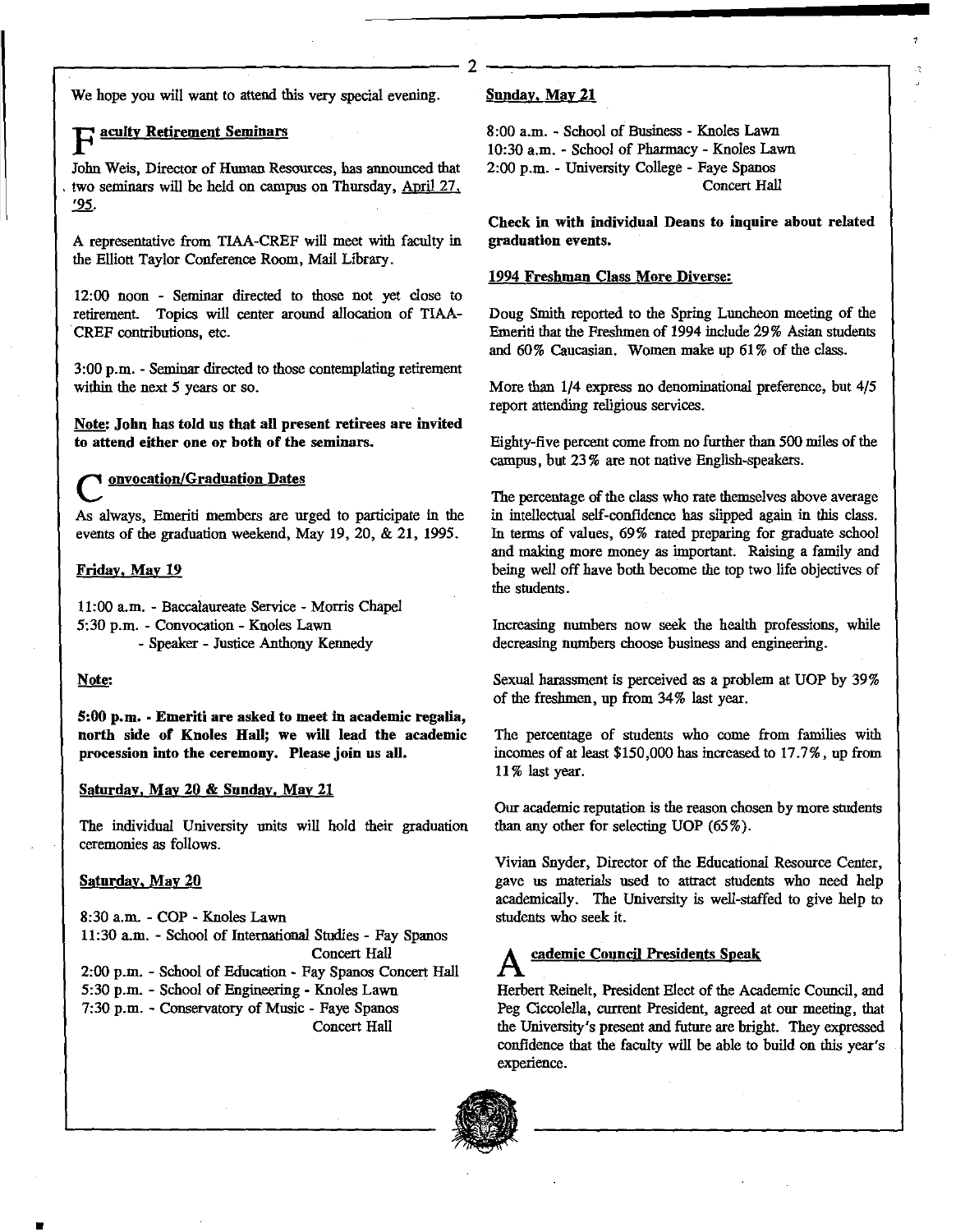Our University is continuing to act on its strategic plan, having moved from the Mission Statement to setting Goals, and now reaching the stage for initiating implementation, said Dean Carl Nosse. Dean Nosse gave out copies of the march 6 report, along with proposed procedures.

 $\overline{\phantom{a}}$ 

**Dean Carl Nosse Says Planning on Track** 

Funds gained from changes in the University's health plans will be used to increase faculty salaries.

#### **s** AT Scores of 1995 Fall Freshmen Higher

Admissions Dean Ed Schoenberg and Academic Vice President Lee Fennell both reported that the goal of "Raising the Ceiling and Thumping the Floor" has paid off in drawing to Pacific a larger number of high-ability stndents.

The Regents' Scholarships are now offered to each stndent who attains an SAT score of 1100 or better, and a high school average of 3.5, regardless of family income.

The scholarships are for one-half of mition, and will continue for four years if the stndent maintains a B average.

Schoenberg reported that admission of conditional stndents has been reduced as the University attracted more of the first-class scholars, and the word is now getting out to high school counselors.

In 1992, 47 Regents' Scholarships were accepted. In 1993, that number rose to 61. We were forced to cap the total at 43 in 1994, but this year, we expect to attract between 70 and 75! A VP Fennell says the faculty have been noticing positive changes in their classrooms. It is more fun to teach such stndents.

#### **eath Takes Members**

#### Carl Voltmer

•

•

Carl Voltmer, who coached football teams at UOP and Cal Poly, San Luis Obispo, died at 92 on March 5 of this year.

#### Martha (Patty) Pierce

Patty Pierce, who taught English and Literature at UOP, passed away in October, 1994.

#### **N ews from Emeriti**

Leqnard Humphreys - My book is out! The Way of the Heavenly Sword: The Japanese Army in the 1920's, Stanford University Press, 1995. I can get copies for Emeriti at 40%

discount. (Call Len at (209) 369-7894 .

Evelvn Spring - Most of my energy is currently going into solving homeowner association problems and meeting our common needs.

Les Medford - Serving on a part-time basis as a Faculty Advisor in the School of International Stndies.

Charles D. Lamond- Spent much of '94 joining Freemasons. Am now 32o and member of Scottish Rite and the High Twelve Club. Oddly enough, I had not known that Tully Knoles, Bob Burns, Ed Betz, and Larry Osborne were Masons.

Roy Timmons - Spring semester '95 I am working part-time as a clinic supervisor Qecturer) in the Communication Disorders Department, C.O.P.

Dale Dunmire - I presently serve as a science advisor to the Farmington Elementary School. I present science lessons to kindergarten through fifth grade classes. I attended the Industrial Advisory Council for the School of Engineering at Feather River Inn March 24-25.

Mike Wagner - Presenting a paper on economics in Washington, D.C. this month with Terry Mullins, now Dean of the School of Business, University of Evansville, former Raymond College stndent.

Ravmond J. Graves - Two days per week Consnltant for Third Party Payment insurance programs, School of Dentistry.

Cliff Dochterman - On a speaking-travel circuit most of the time with Rotary International.

Charles Schilling - On the 23rd of March was in Ho Chi Min City, Vietnam. Has traveled from Hong Kong to Vietnam, Malaysia, Sulawesi, Moluccas, Indonesia, Bali and finally to Singapore.

Max Polinsky- Had quad by-pass surgery in February, having already had one by-pass fifteen years ago. i am recuperating well.

Gaylon Caldwell - I had hoped to walk into a meeting and let you know that I've moved from Mendocino to the North Shore of Lake Camanche, but I brought my heart problem with me and went in for surgery at U.C. Davis Med Center, the day of your meeting. (We only reached his answering machine, but assume he came through fine.)